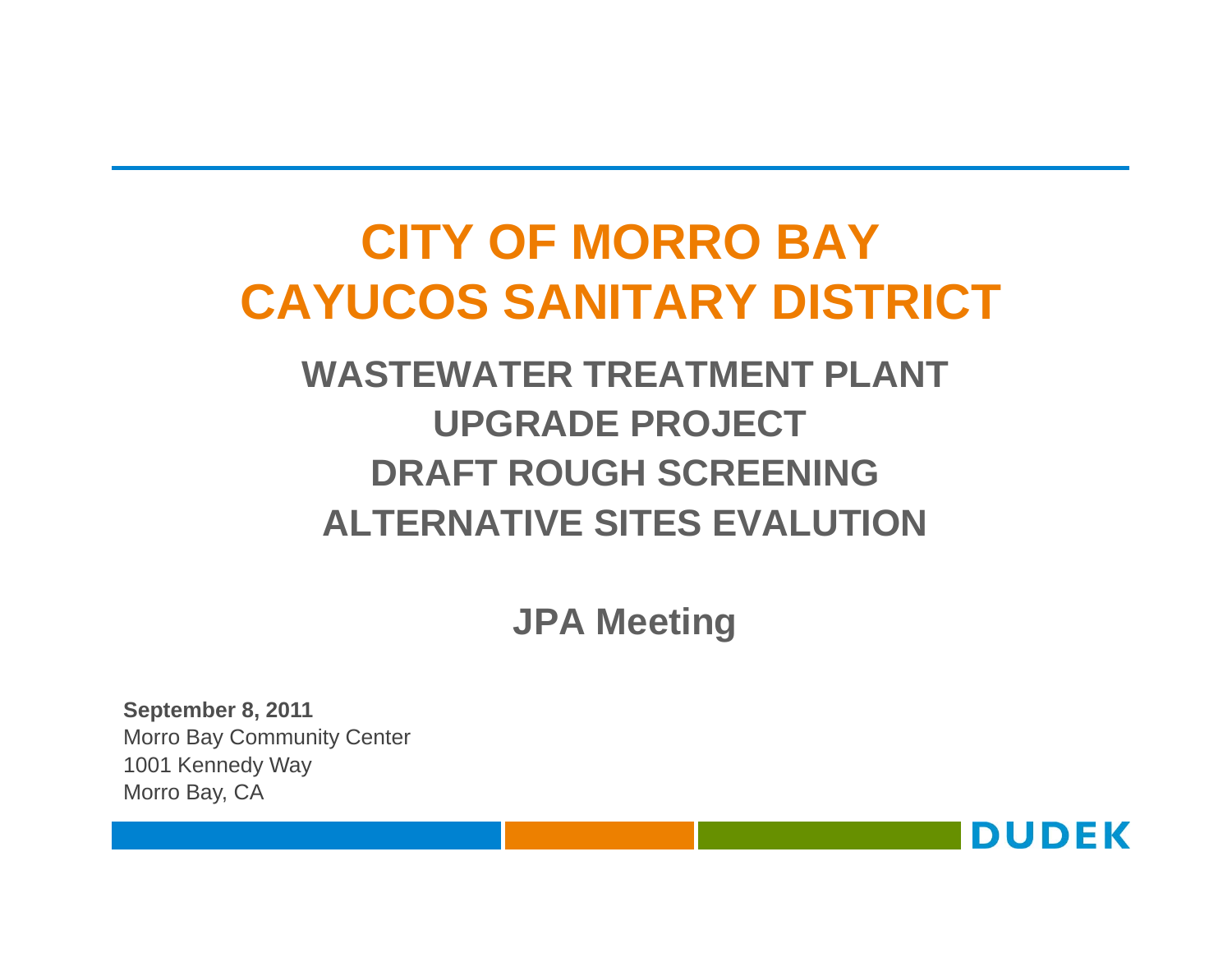# **Coastal Commission Process Overview**

#### **Past Actions**

- **December 2008** Regional Water Quality Control Board and MBCSD Settlement Agreement for Plant Upgrade to Full Secondary Treatment
- $\mathcal{L}_{\mathcal{A}}$  **January 11, 2011 –** Final EIR Adopted and Coastal Development Permit Approved by City Council on Appeal
- $\sim$ **January 18 - 31, 2011 –** Coastal Commission (CCC) Appeals Filed
- П **March 11, 2011 –** CCC Hearing & Finding of Substantial Issue
- $\mathcal{L}_{\mathcal{A}}$  **June 27 & 28, 2011 –** Public Workshops to Review/ Comment on Work Plan, Identify Potential Alternative Sites, and Discuss Proposed Criteria for Draft Rough Screening Analysis
- $\Box$  **August 25, 2011 –** Meeting with CCC Staff to Discuss Work Plan, Alternative Sites Identified, and Fatal Flaw Preliminary Results

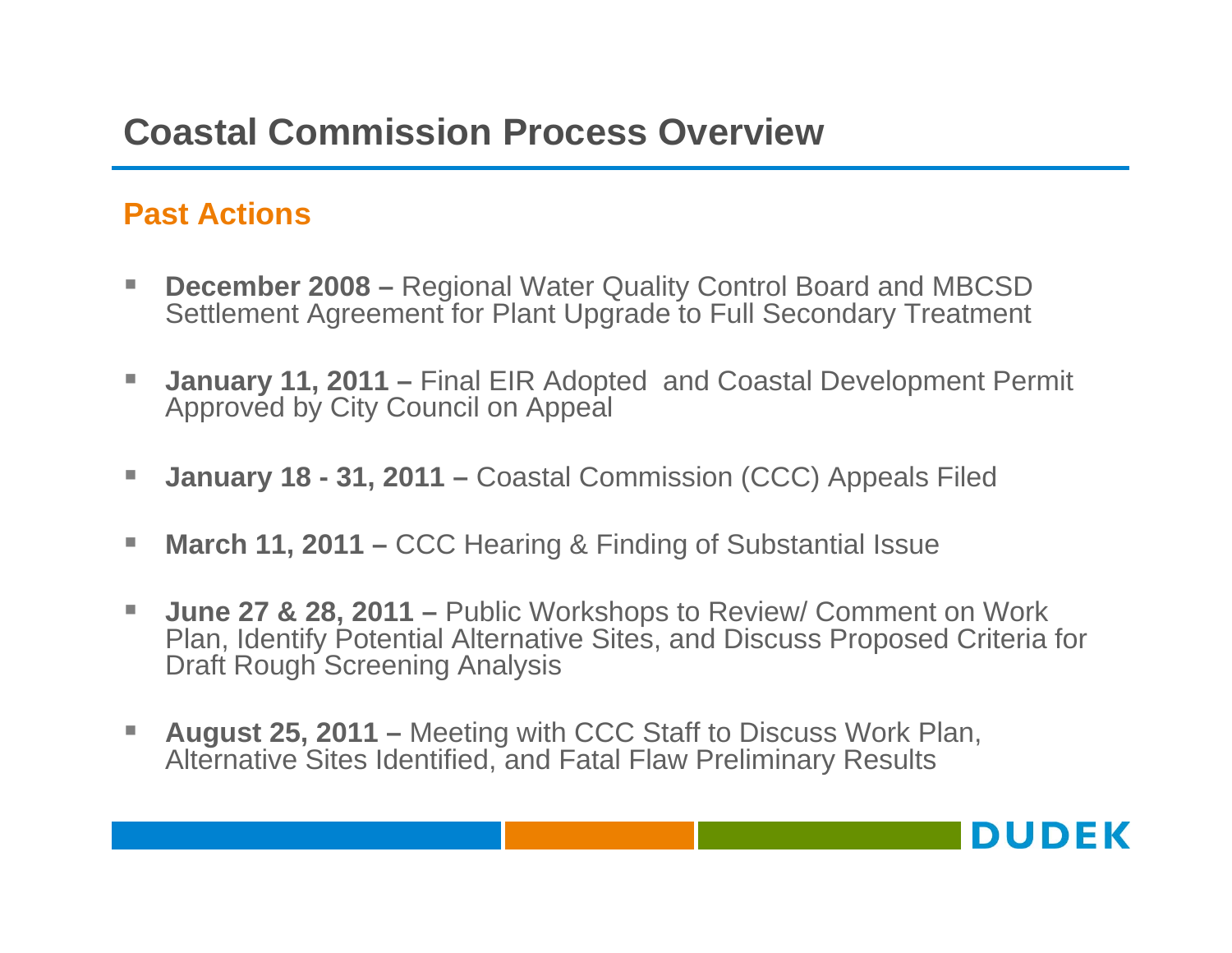# **Coastal Commission Process Overview**

## **Current Actions**

- П **Conduct Robust Alternative Sites Analysis & Commence Additional Technical Studies**
	- • **Phase 1 – Draft Rough Screening Alternative Sites Evaluation**
		- Fatal Flaw Assessment of Potential Alternative Sites Identified Through Public Input and Site Evaluation

### **Next Steps**

- $\mathcal{L}_{\mathcal{A}}$  **Prepare for Coastal Commission De Novo Review**
	- • **Phase 2 – Fine Screening Alternative Sites Evaluation**
		- Detailed Analysis of Potential Alternative Sites Identified Through Rough Screening Evaluation, Additional Site Evaluation and Technical Study
	- $\bullet$  **Phase 3 – De Novo Review Analysis**
		- Prepare Coastal Act/LCP Policy Consistency Analysis Based on Results of Alternative Sites Evaluation and Additional Technical Study Findings
			- **Water Reclamation Feasibility Findings**
			- Additional Site Specific Coastal Hazard Assessment
			- Other Potential Policy Issues Raised During Alternative Sites Evaluation
	- •**Project Presentation at Next Local CCC Hearing March/April 2012**

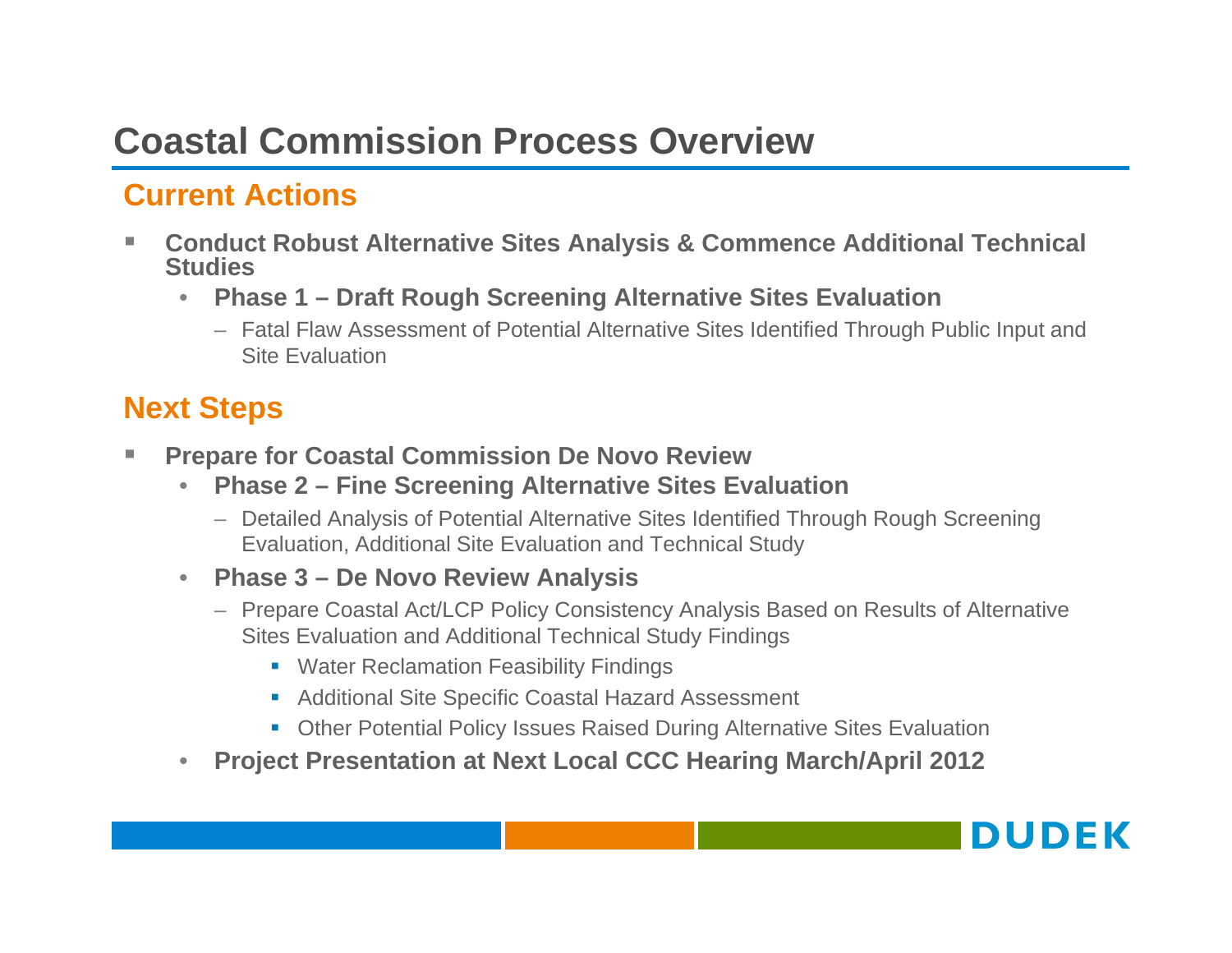# **Alternative Sites Evaluation Work Plan**

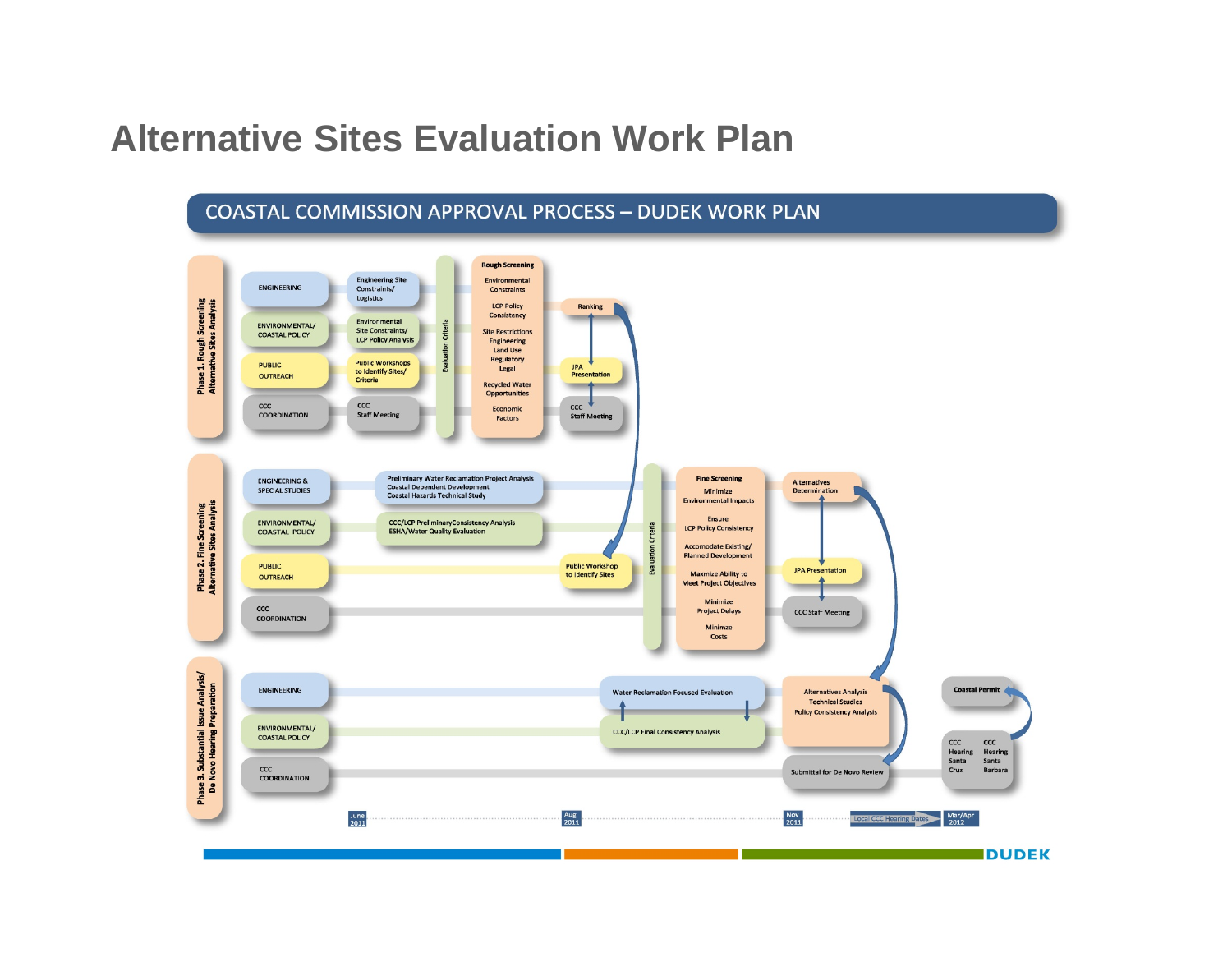#### **Alternative Sites Considered**

- $\mathcal{L}^{\mathcal{L}}$  **8 sites identified during prior EIR and CCC Appeals public processes**
- $\mathcal{L}_{\mathcal{A}}$  **9 additional sites identified through public input received at the June 27 & 28 public workshops and associated review period (June 15 – July 14, 2011)**
- $\blacksquare$  **Of 17 total sites proposed, 11 were carried forward for additional Rough Screening analysis based on a Fatal Flaw Assessment**

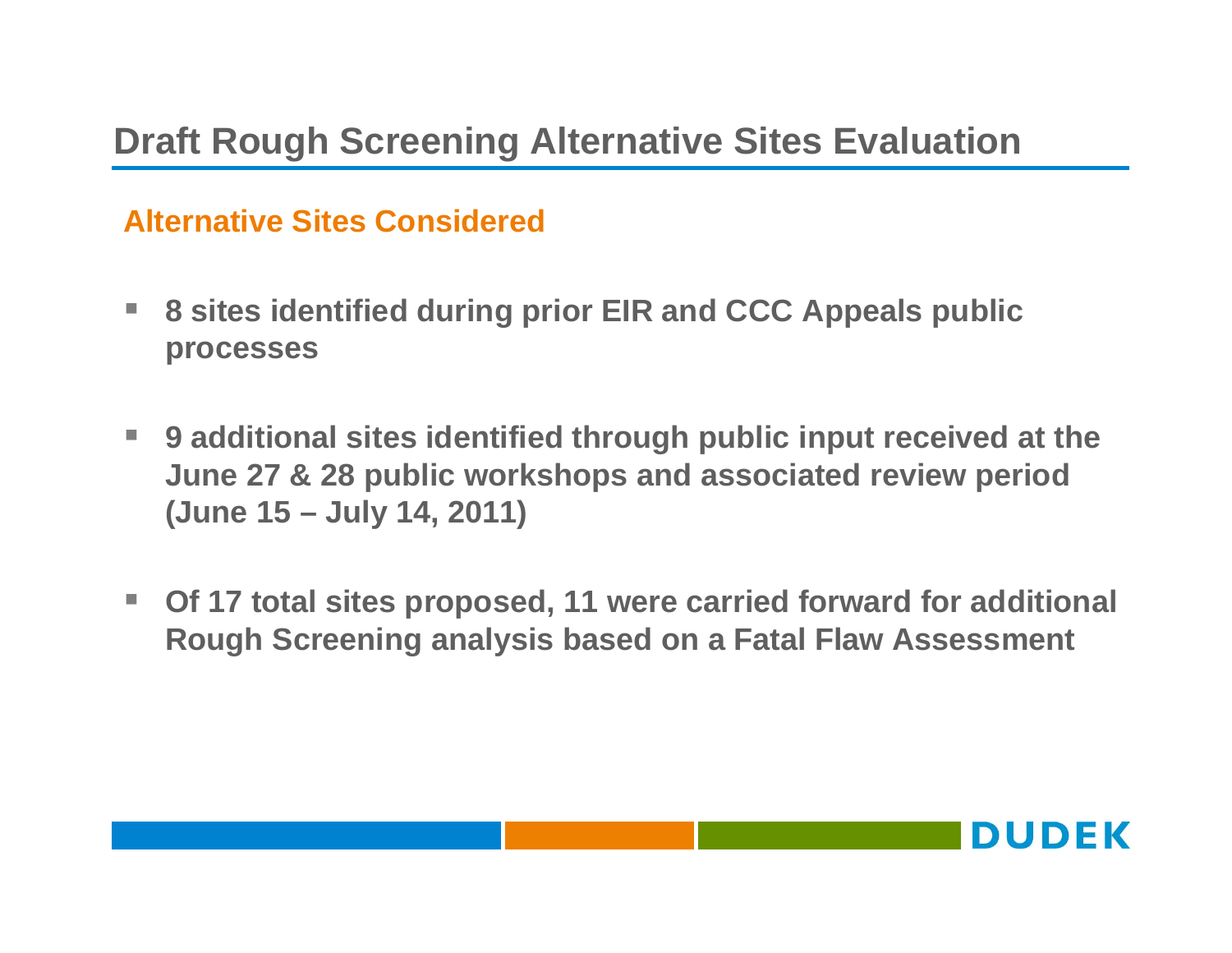#### **Fatal Flaw Assessment**

**Defined as:** 

An underlying site condition or restriction, such as policy or<br>regulatory prohibitions for new development, presence of unmitigable<br>environmentally sensitive resources, or other such circumstance that<br>would reasonably inhi

# **Three fatal flaws determined in conjunction with MBCSD and CCC staff:**

1.Do the sites contain prime agricultural land, as defined by the Coastal Act, over the entirety of the site? (3 sites dismissed)

2.Are environmentally sensitive habitat areas (ESHA) and related buffers located on- site that are unavoidable, making the site undevelopable? (0 sites dismissed)

**DUDEK** 

3.Does the 100-year flood hazard zone and/or other inundation zone cover the entirety of the site or its developable area? (3 sites dismissed)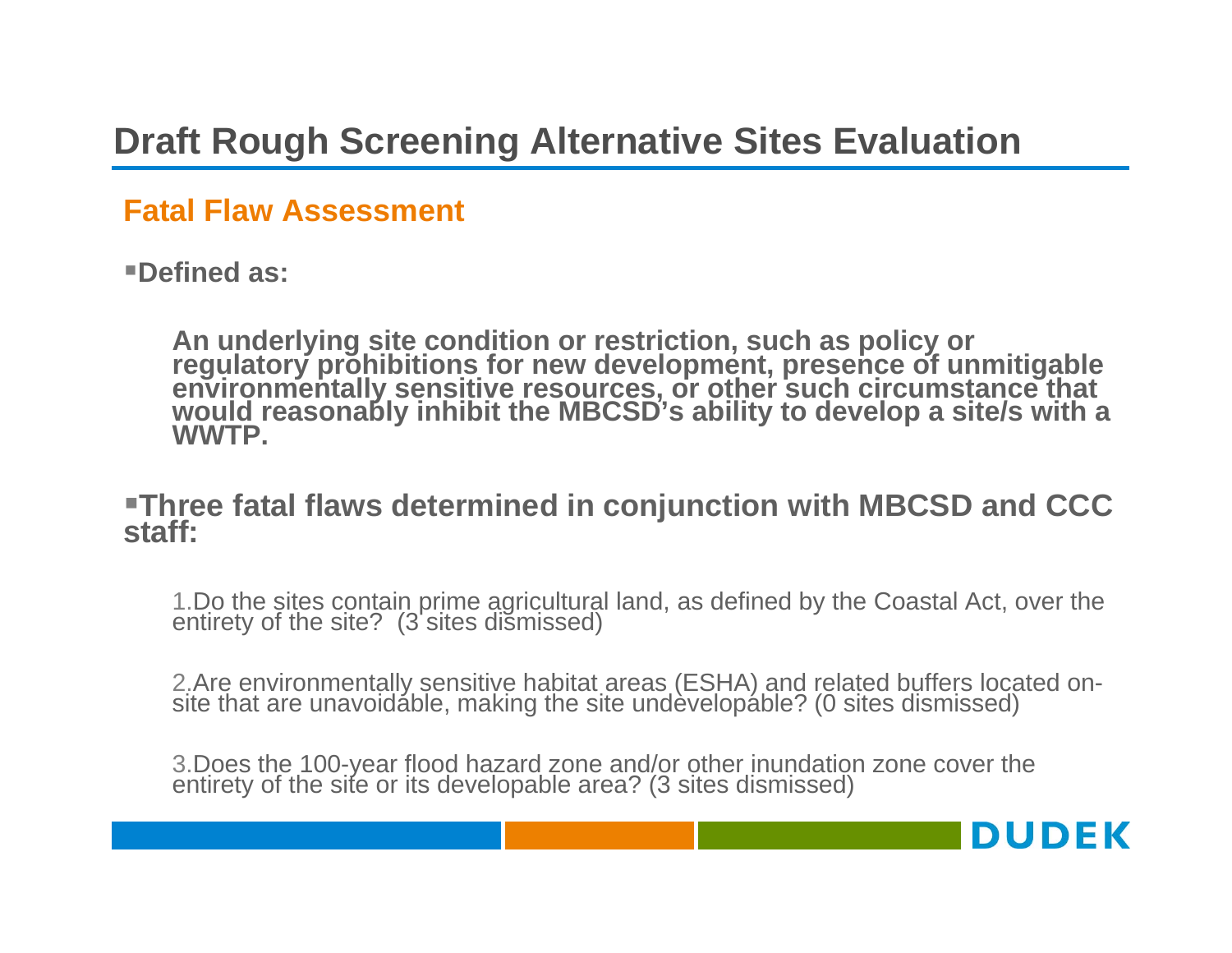

#### **Alternative Sites Carried Forward for Further Evaluation**

MORRO BAY-CAYUCOS SANITARY DISTRICT WASTEWATER TREATMENT PLANT UPGRADE



**DUDEK-**

Figure 6

| $M$ ap $#$     | Site Name                      | $M$ ap $#$ | <b>Site Name</b>                                            |                     |                                                                                                         |
|----------------|--------------------------------|------------|-------------------------------------------------------------|---------------------|---------------------------------------------------------------------------------------------------------|
| 1              | <b>Current WWTP Site</b>       | 9          | <b>Panorama Street Site</b>                                 |                     |                                                                                                         |
| $\overline{2}$ | <b>Chorro Valley Site</b>      | 10         | Rancho Colina Site                                          | <u>____</u><br>---- | City of Morro Bay<br>Sanitary District Service Area<br>Cayucos Sanitary<br><b>District Service Area</b> |
| 3              | Whale Rock Site                | 11         | Lila Keiser Park Site                                       |                     |                                                                                                         |
| 4              | Highway 41/ Madonna Property   | 12         | California Men's Colony (CMC) Wastewater Facility Site      |                     |                                                                                                         |
| 5 <sub>5</sub> | <b>Chevron Oil Facility</b>    | 13         | Power Plant Hillside Tank Farm Site                         |                     |                                                                                                         |
| 6              | Hayashi or Giannini Properties | 14         | Additional Highway 41 Properties (Multiple APNs)            |                     |                                                                                                         |
| $\overline{7}$ | <b>Power Plant Site</b>        | 15         | V2 Mile Up Toro Creek Road (Chevron Facility Hillside Site) |                     |                                                                                                         |
| 8              | PG&E / City Property           | 16         | 1Mile Up Atascadero Road (Righetti Property)                |                     |                                                                                                         |
|                |                                | 17         | APN 068-401-011 (Additional Giannini Property)              |                     |                                                                                                         |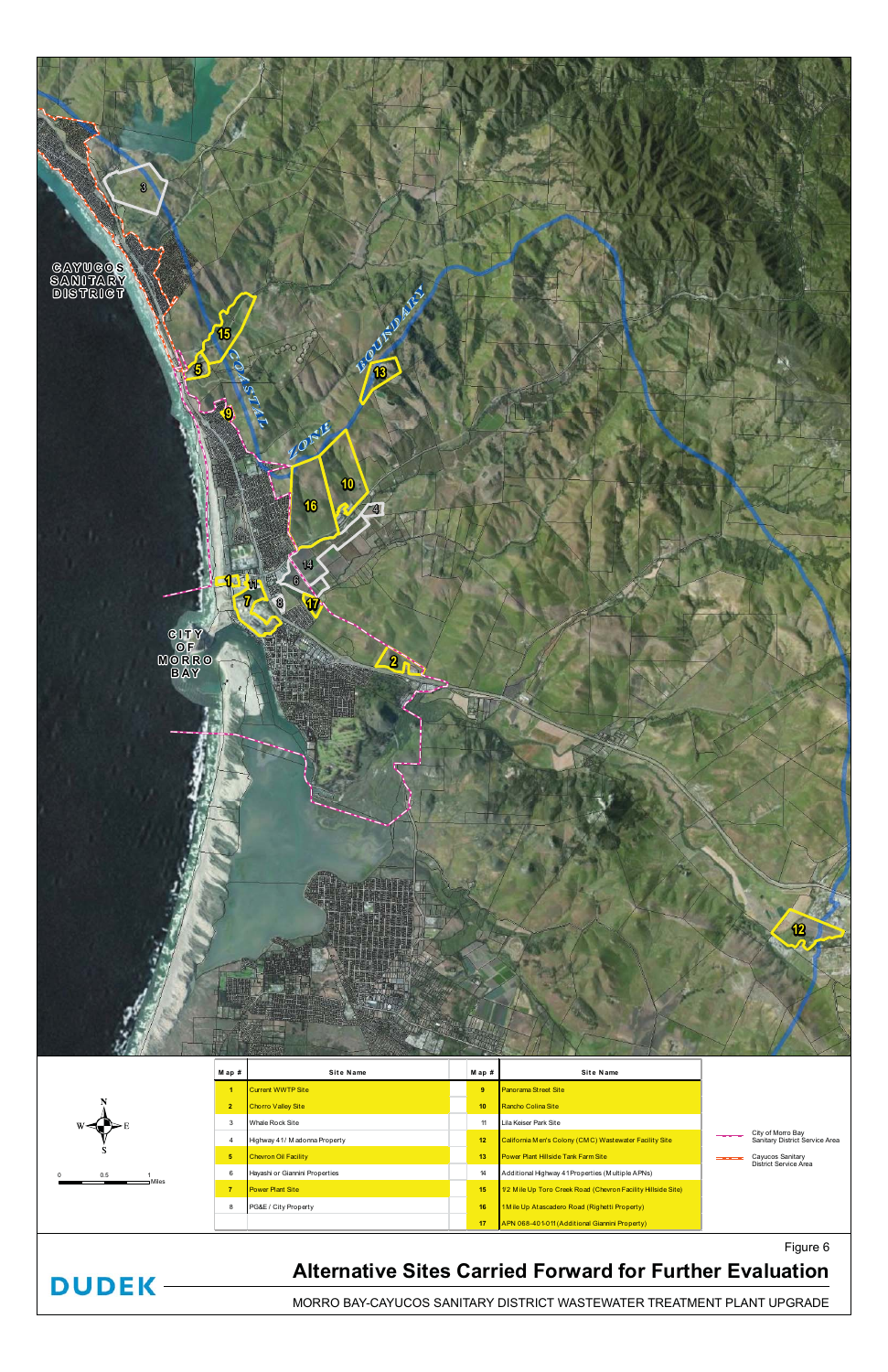### **Criteria Weighting and Site Ranking**

- **Equal weighting applied to all criteria identified for environmental, LCP policy, land use, logistical, and site constraints considerations.**
- **College A site was determined to be either:** 
	- $\bullet$ Unconstrained by the criterion, and consistent (indicated by a "+"); or
	- Constrained, and potentially inconsistent (indicated by a "-").
- $\mathcal{L}_{\mathcal{A}}$  **Sites with the greatest number of consistent criteria were ultimately ranked above those with the least consistency.**
- $\mathcal{L}_{\mathcal{A}}$  **Economic considerations applied to similar ranked sites to determine which would move forward through Fine Screening.**

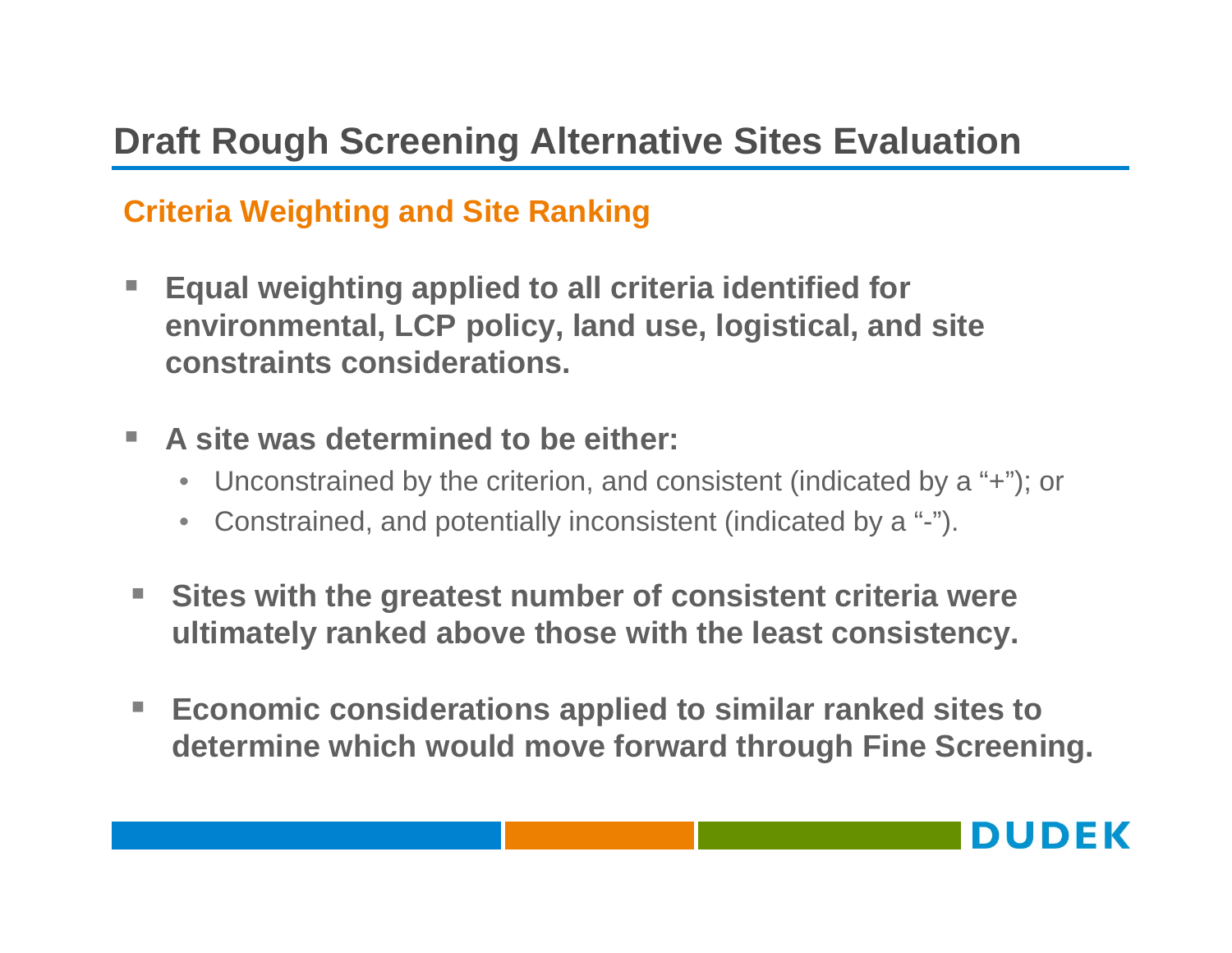#### **Environmental/ Local Coastal Program Policy Criteria Screening Results**

- $\mathcal{L}_{\mathcal{A}}$  **13 Criteria Considered**
	- **ESHA/Biological Resources**
	- **Water Quality**
	- **Coastal Priority Land Uses**
	- **Coastal Dependent Development**
	- **Floodplain**
	- **Shore Development/ Coastal Hazards**
	- •**Public Access/ Restoration**
	- •**Visual Resources**
	- •**Agriculture**
	- **Cultural Resources**
	- **Sustainable Use of Public Resources**
	- **Land Use Compatibility (Air, Noise, Traffic)**
	- $\bullet$  **Energy Consumption/ Greenhouse Gas Emissions**
- **Top Ranked Sites** 
	- **Site 13 – Power Plant Hillside Tank Farm** (6 consistent criteria**)**
	- • **Site 1 – Current WWTP** (5 consistent criteria)
	- **Site 2 – Chorro Valley Site** (4 consistent criteria)
	- • **Site 12 – CMC Wastewater Facility** (4 consistent criteria)
	- • **Site 15 – Chevron Facility Hillside Site**  (4 consistent criteria)

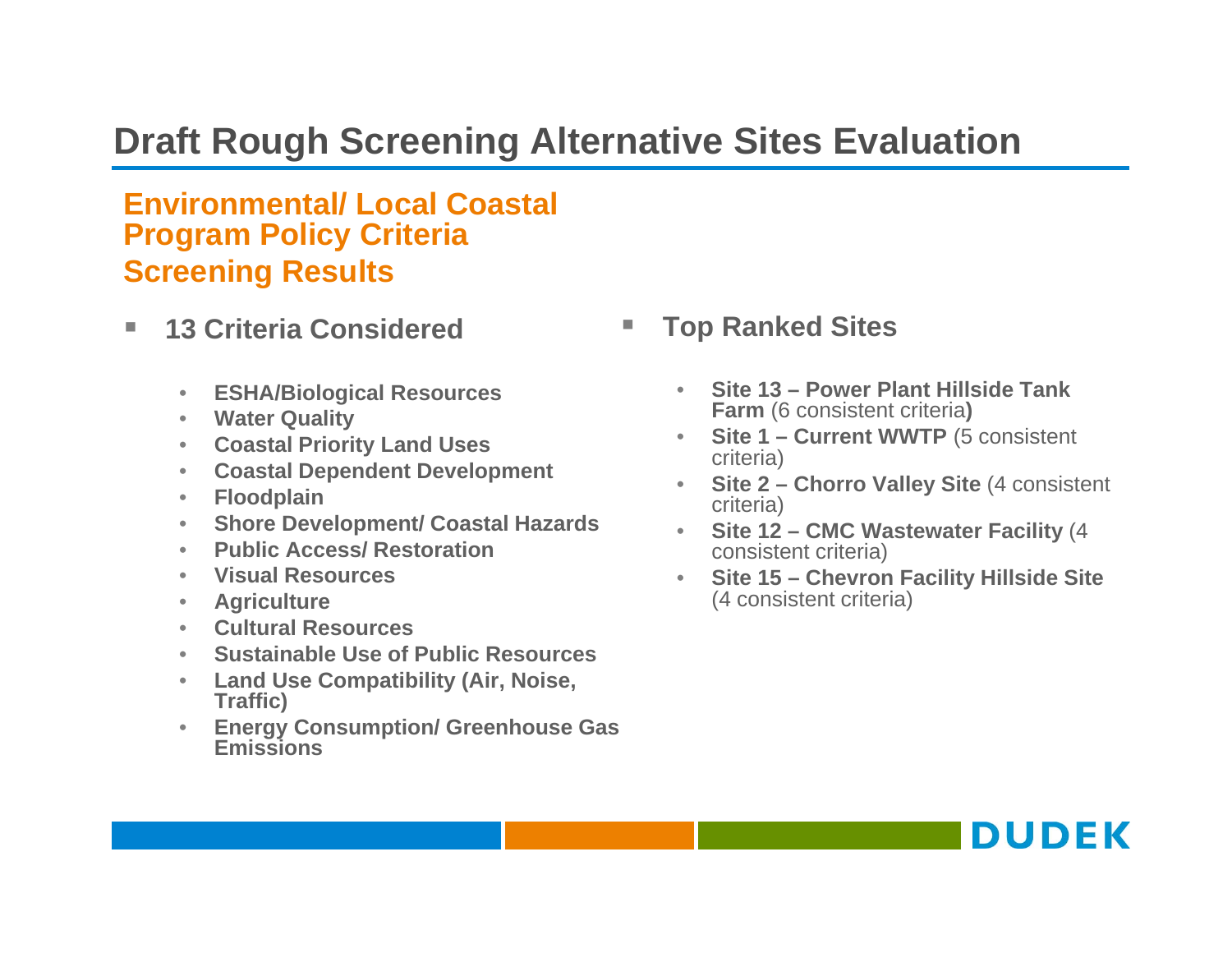#### **Logistics/ Site Constraints Criteria Screening Results**

- $\Box$  **10 Criteria Considered**
	- $\bullet$  **Land Use Designation**
		- **Consistent with General Plan**
		- **Consistent with LCP Land Use Plan**
	- $\bullet$  **Zoning Designation**
		- **Consistent with Zoning**
		- **Consistent with Coastal Zoning Ordinance**
	- $\bullet$ **Regulatory Restrictions**
	- •**Site Accessibility**
	- $\bullet$ **Site Availability**
	- $\bullet$ **Implementation**
	- $\bullet$  **Additional Site Requirements**
		- **Soil/Water Remediation Issues (Hazardous Waste Contamination)**
		- **Steep Topography/ Excessive Grading**
- **Top Ranked Sites**
	- **Site 1 – Current WWTP** (10 consistent criteria)
	- • **Site 12 – CMC Wastewater Facility** (8 consistent criteria)
	- • **Site 2 – Chorro Valley Site** (7 consistent criteria)
	- • **Site 16 – Righetti Property** (7 consistent criteria)

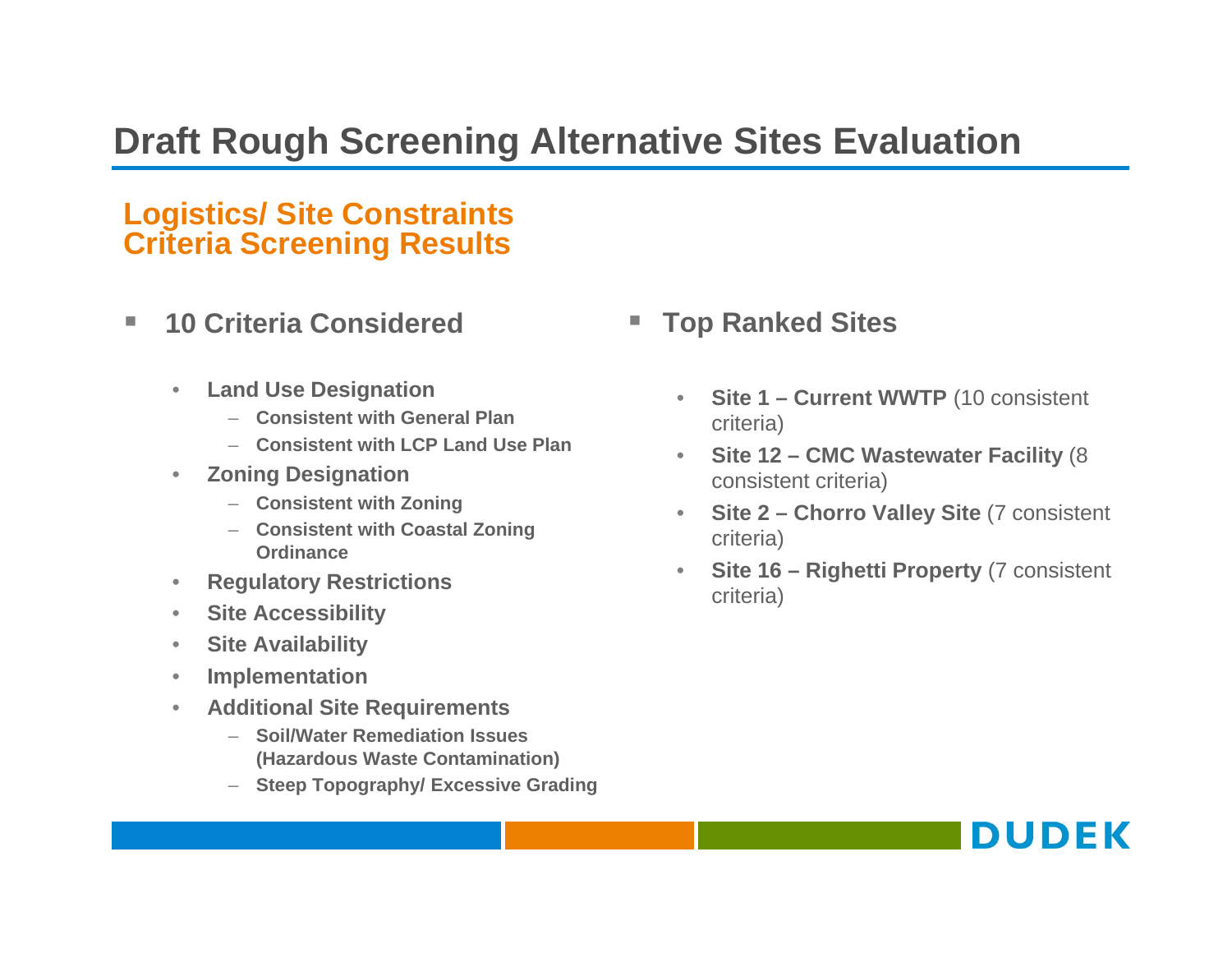## **Engineering Constraints/Considerations**

#### $\overline{\phantom{a}}$ **Baseline Assumptions**

- $\bullet$ Only siting of facility considered, not treatment technology/ies
- $\bullet$  Minimum site requirement of 5 acres of contiguous, low-slope area could accommodate any plant and/or treatment technology
- • Existing collection system would remain in service, including terminus at existing WWTP site
- •For any alternative site, a new pump station and forcemain required

#### **COL Disposal Options Receiving Preliminary Review**

- •Existing ocean outfall – potentially feasible at all sites
- $\bullet$  Groundwater recharge – most likely infeasible at all sites due to aquifer characteristics & number of drinking water wells in proximity
- Live stream discharge potentially feasible at sites nearest creeks
- $\bullet$  Land application (irrigation/percolation ponds/constructed wetlands) – infeasible at all sites due to soil & area constraints

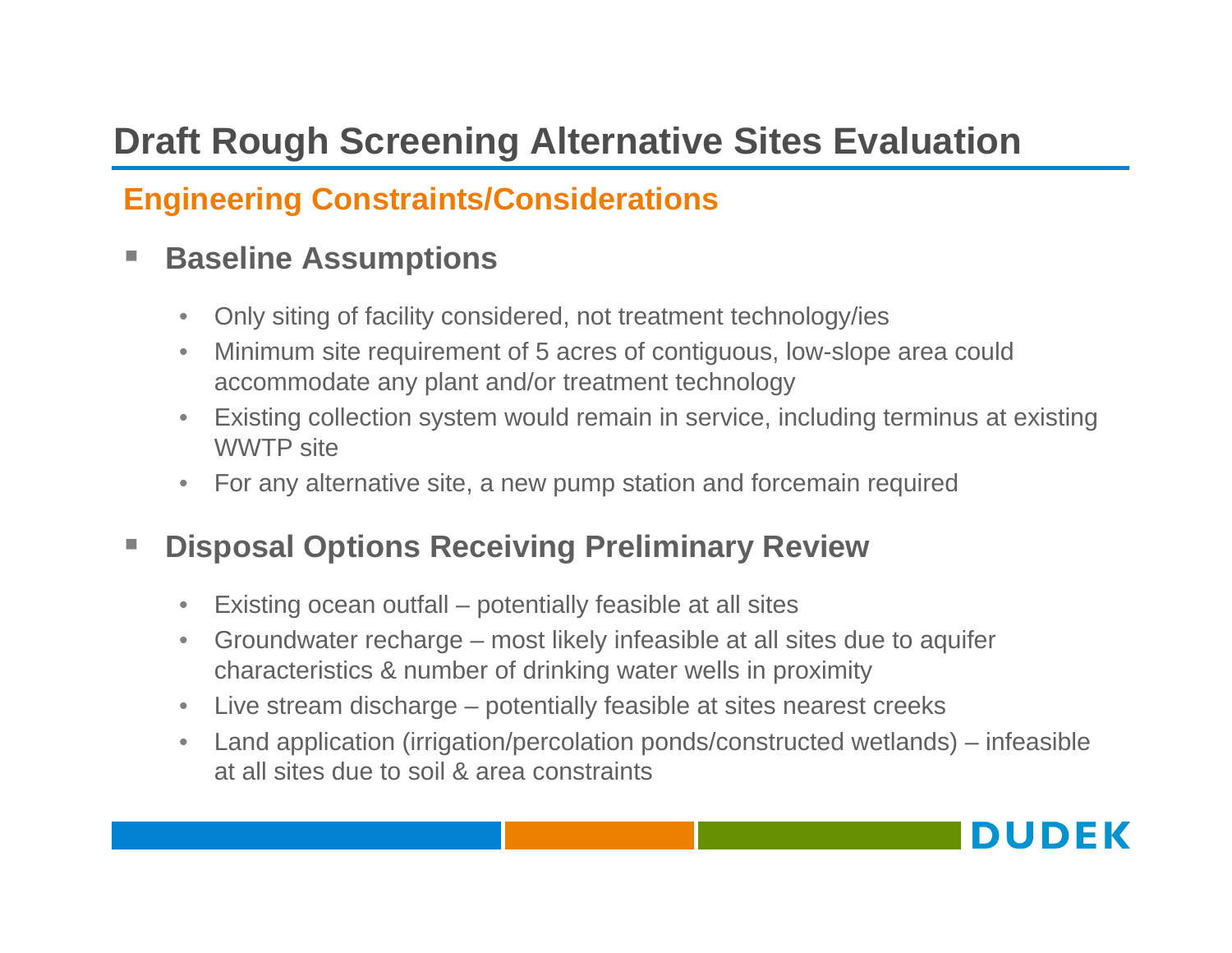### **Engineering Constraints/Considerations**

- H **Recycled Water Feasibility** 
	- • All sites could support implementation of a recycled water program; only difference is proximity to potential customers and a new distribution system

#### $\mathcal{L}_{\mathcal{A}}$ **Relative Economic Feasibility Criteria Screening Results**

#### •**2 Criteria Considered**

- Length of forcemain required to convey flows
- Energy requirements/ power usage required for pumping needs
- **Top Ranked Sites**
	- Site 1 Current WWTP (lowest cost)
	- Site 7 Power Plant Site
	- Site 16 Righetti Property

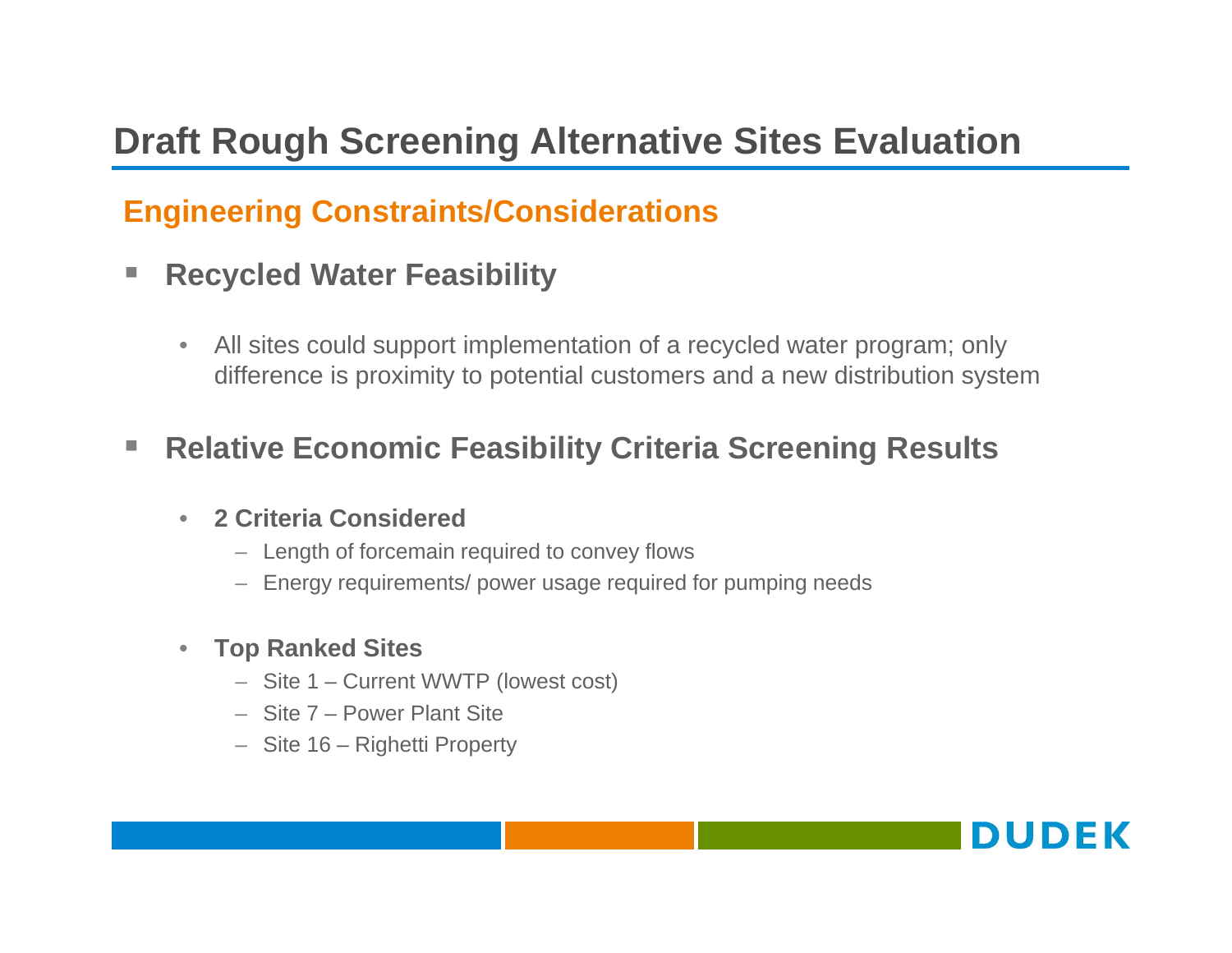#### **Results of All Screening Criteria / Alternative Site Recommendations for Fine Screening Evaluation**

- П ■ Site 1 – Current WWTP (15 consistent criteria)
- ш **Site 15 – Chevron Facility Hillside Site** (10 consistent criteria)
- T. **Site 16 – Righetti Property** (9 consistent criteria)
- $\mathcal{L}_{\mathcal{A}}$  **Although closely ranked, economic considerations ultimately found developing a WWTP at these sites cost-prohibitive due to the amount of piping needed to convey flows, and energy for pumping:**
	- **Site 12 – CMC Wastewater Facility**
	- **Site 13 – Power Plant Hillside Tank Farm**
	- **Site 2 – Chorro Valley Site**
	- **Site 5 – Chevron Oil Facility**

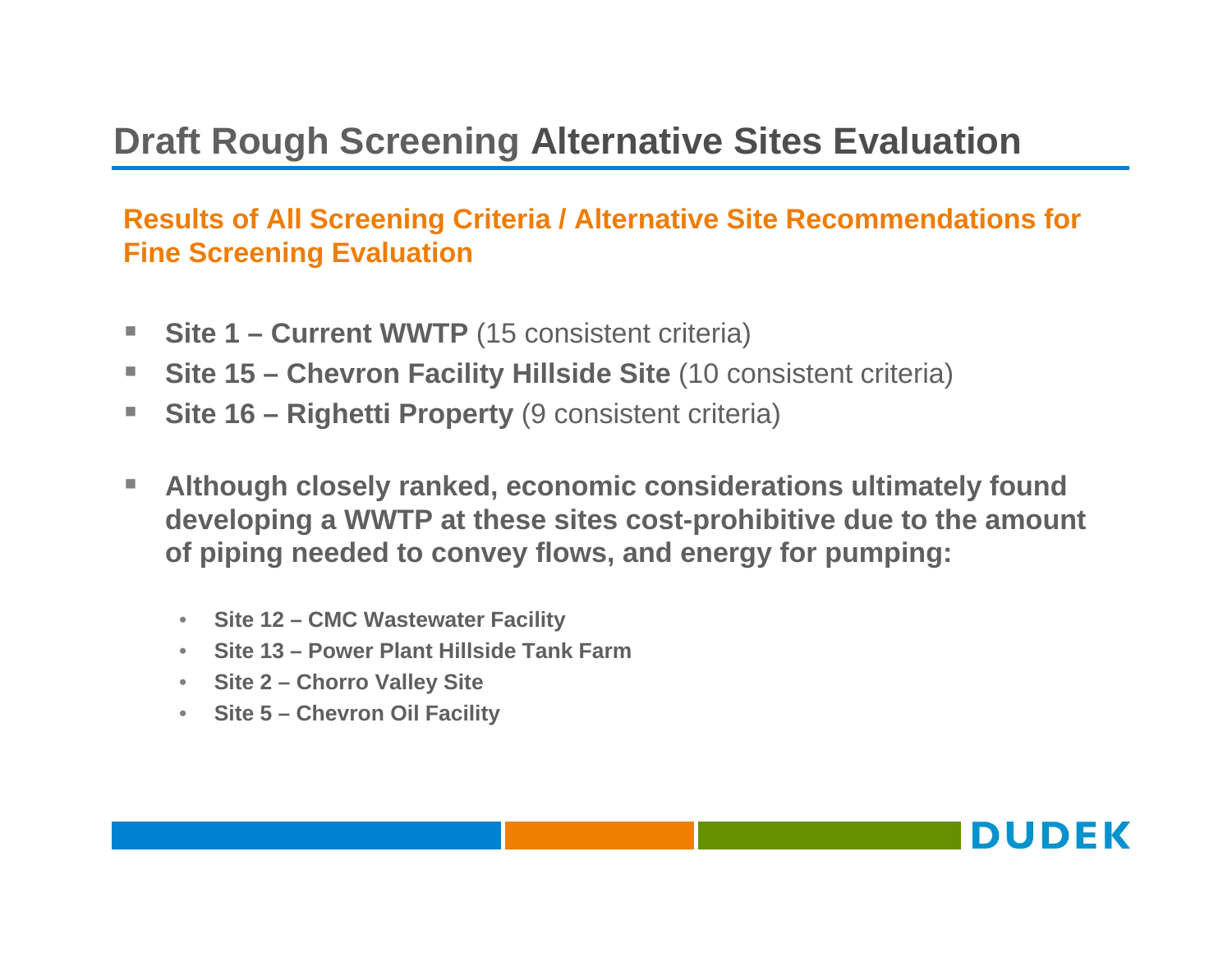# **Public Involvement – Next Steps**

ш **Next Public Workshop:**

> **Monday, September 19, 2011 6:00 PM to 8:00 PMCayucos Veterans Hall located at 10 Cayucos Drive, Cayucos, CA 93430**

- $\mathcal{L}_{\mathcal{A}}$ **Public Comment Period Ends: Friday, September 30, at 5:00 PM.**
- $\mathcal{L}_{\mathcal{A}}$  **Electronic comments may also be provided at the following URL:** www.morro-bay.ca.us/wwtpupgrade